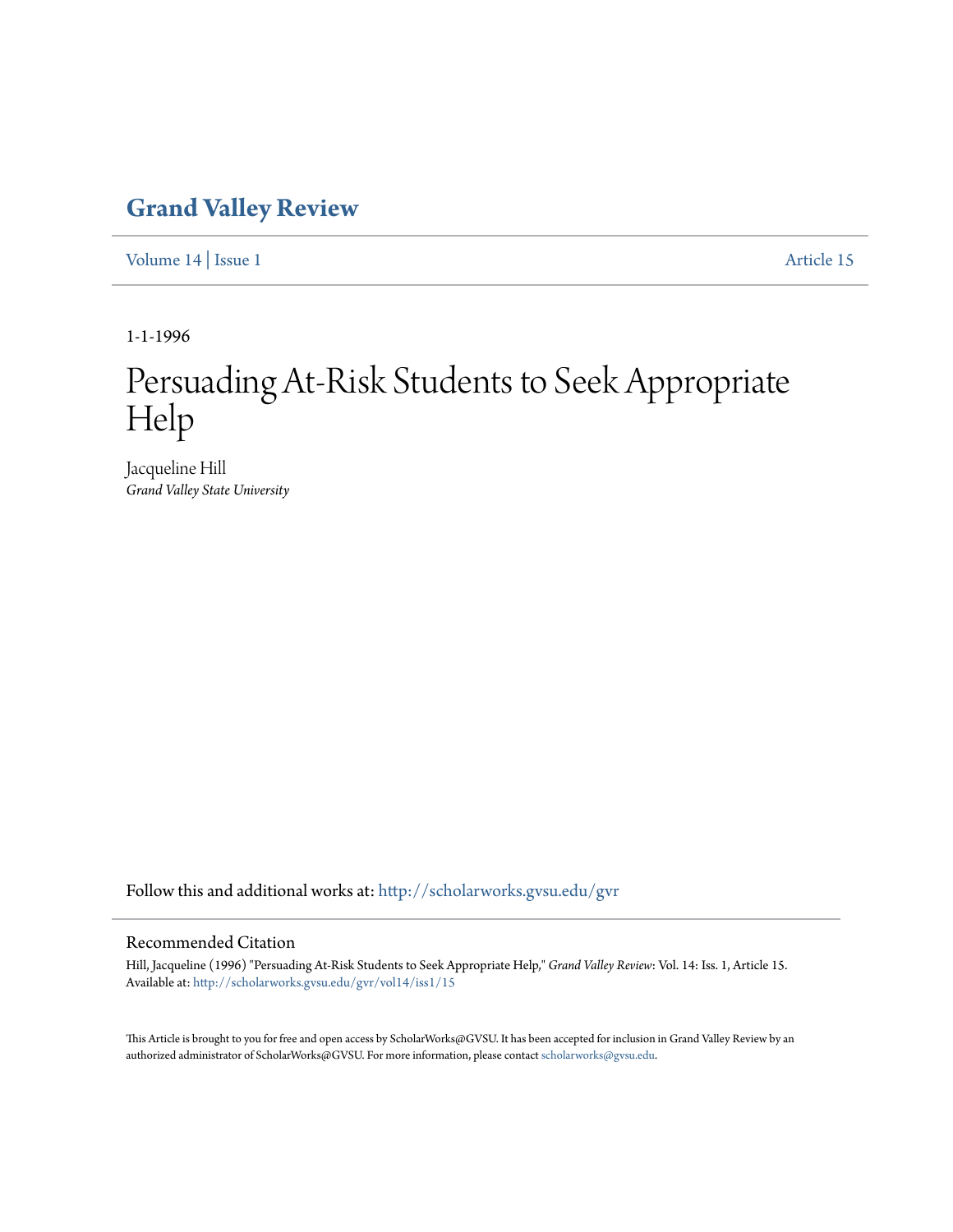# **PERSUADING AT-RISK STUDENTS TO SEEK APPROPRIATE HELP**

# **Jacqueline Hill**

## **The Problem**

At GVSU, as well as across the country, professors meeting over lunch frequently complain that the students who are barely passing their classes never come to their office to seek help. The writing and peer-tutoring centers report that students who are most likely to come to them for help are those wanting to bring B's up to A's, not those wanting to bring D's up to C's. Studies have confirmed this informal data: notably Knapp and Karabenick's ( 1988) survey of over six hundred college students at Eastern Michigan University, which found that students' self-reported intention to seek help-whether from their professor, a tutor or even a classmate-could be accurately predicted from their course grade so far. Those students earning a C, C+ or B- were most likely to intend to seek help; those failing or receiving A's were least likely. Some research has been done to determine the causes of this problem, but very little to seek a pedagogical model to solve it. At the Grand Valley campus workshop on August 23, 1995 entitled "Persuading At-Risk College Students to Seek Appropriate Help," we first examined the problem and then explored an outreach model intended to bring about changes in student behavior.

# **Why are some students reluctant to seek help?**

Attribution theory suggests that, if we want to understand a person's behavior, we must learn what that person attributes his success or failure to (Weiner 1984 ). For instance, the individual who is convinced that her past grades have all been a matter of luck does not see any connection between help-seeking and success. Not surprisingly, several studies (Ames 1982, Shapiro 1983, Mealey 1990) have found that individuals who don't view themselves as having the power to affect their own outcomes, who have an external rather than an internal locus of control, don't see much point in seeking help. Bandura (1977, 1986) found that individuals' expectations of their self-efficacy determine how much effort they will expend when faced with obstacles. McHolland ( 1989) demonstrated that underachievers attribute both their successes and failures to noncontrollable factors like ability and task difficulty.

McKean's recent article (1994), "Academic helplessness: Applying learned helplessness theory to undergraduates who give up when faced with academic setbacks," defines academic helplessness as a self-defeating pattern that involves a passive, maladaptive response to a negative event. A student's sense of helplessness depends on two cognitive factors: the belief that academic tasks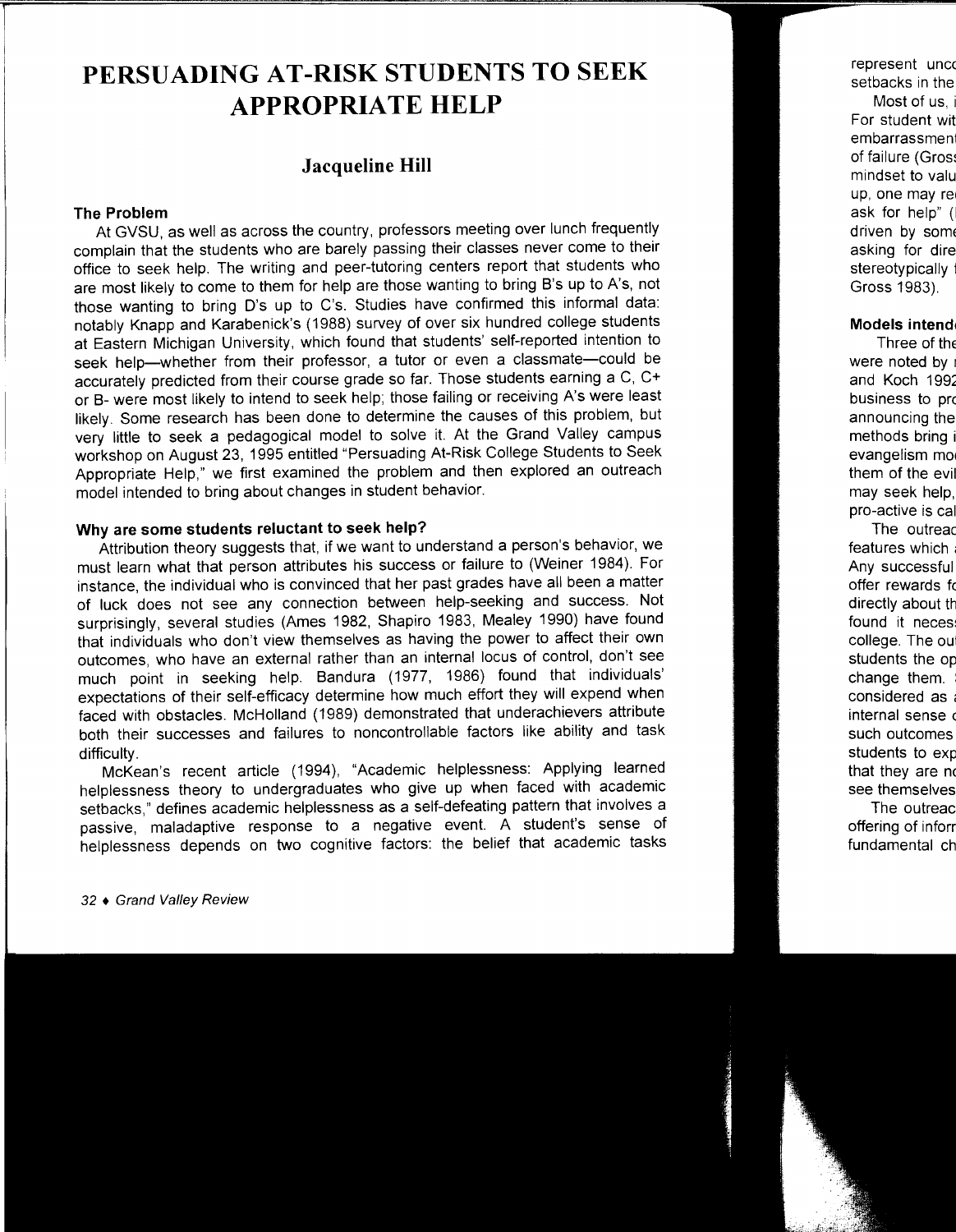represent uncontrollable, inescapable setbacks, and a tendency to view these setbacks in the most pessimistic style.

Most of us, in deciding on a course of action, weigh the costs against the benefits. For student with low self-efficacy, the perceived costs of seeking help are possible embarrassment and ridicule, guilt, a feeling of helplessness, and a public admission of failure (Gross 1983, Karabenick 1988). Adding to their reluctance can be a learned mindset to value independence over receiving help. In some families, while growing up, one may receive over and over the message, "We solve our own problems; don't ask for help" (Nelson-LeGal I 1991 ). Anyone who has been a passenger in a car driven by someone with this kind of mindset knows how fruitless it is to suggest asking for directions. In some sub-cultures, help-seeking is viewed as weak or stereotypically female behavior and is not approved of for males (Good, et al, 1989, Gross 1983).

#### **Models intended to increase help seeking**

Three of the most common methods to increase help-seeking in higher education were noted by my colleague, Dick Koch, Professor of English at Adrian College (Hill and Koch 1992). The first, the store model, lets students know we are open for business to provide help by including our office hours in the syllabus and further announcing them in class. Tutoring centers distribute flyers and post bulletins. These methods bring in some students, but usually not the at-risk ones. So next we try the evangelism model: we preach to the class about the benefits of seeking help or tell them of the evil they risk by not being good and seeking help. A few more students may seek help, but probably not the at-risk ones. To attract these, something more pro-active is called for---the outreach model.

The outreach model can take various forms, but they all have several key features which attempt to address those student concerns identified in the research. Any successful model must remove perceived barriers, demystify the process, and offer rewards for learning new behavior. In the outreach model, we teach students directly about the perceived barriers to help-seeking and show them that others have found it necessary to learn help-seeking behavior in order to be successful in college. The outreach model might be seen as attribution retraining, because it offers students the opportunity to understand their underlying assumptions and choose to change them. Smith and Price (1996) urge that "attribution retraining should be considered as a possible intervention .... It is possible to encourage not only an internal sense of attribution connected to academic outcomes but also a belief that such outcomes are largely contingent on effort." We need to create opportunities for students to experience themselves as okay in help-seeking situations, to perceive that they are not fundamentally different from the help providers, and to be able to see themselves in either role.

The outreach model is active and engaging of student attention, not a passive offering of information. We are asking those students who never seek help to make a fundamental change in their personality, to let go of some long-held beliefs and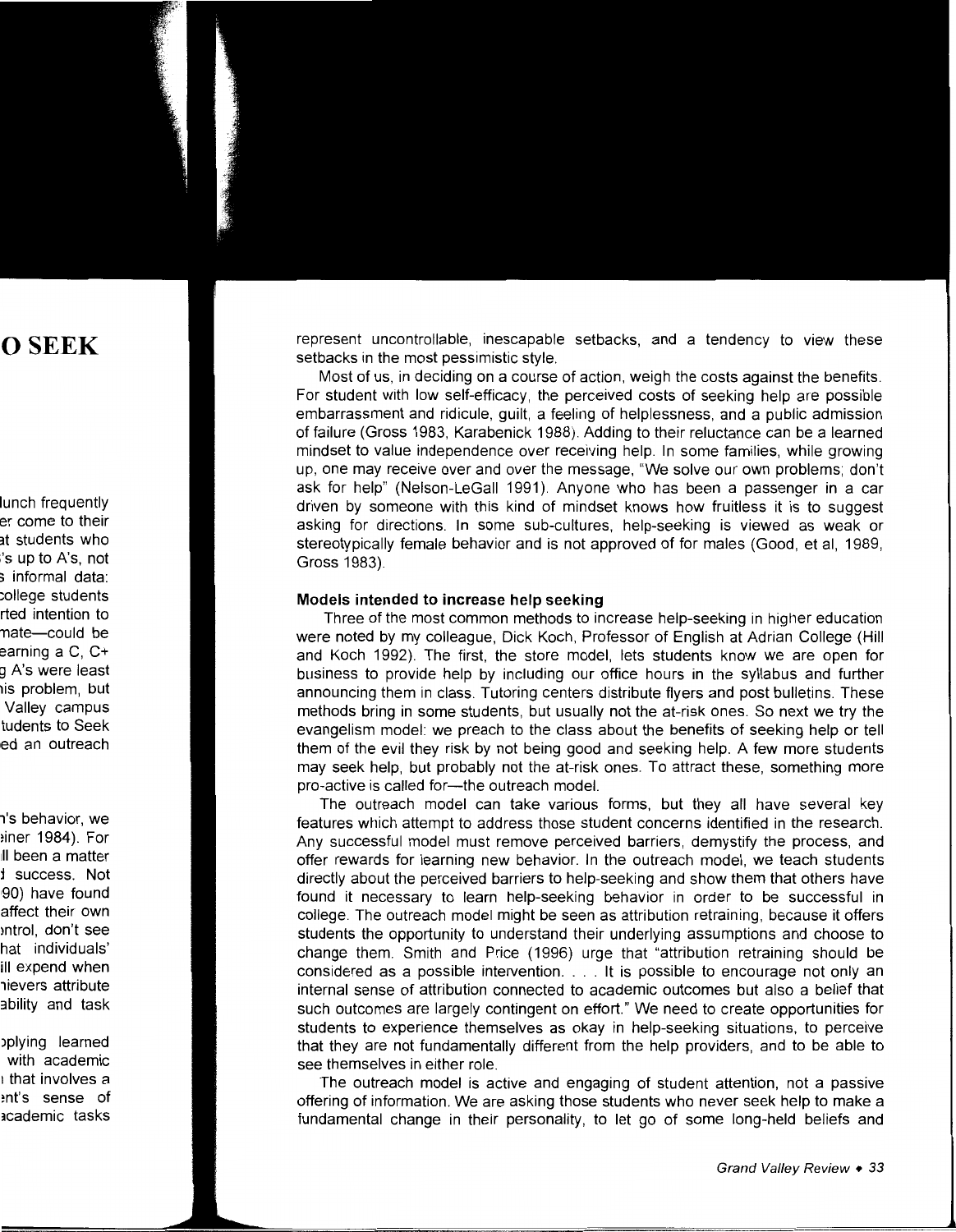patterns of behavior. To accomplish this transformational learning, we need to offer reinforcement and encouragement.

### **Outreach Model: Suggested Strategies**

The easiest strategy is to discuss resistance to help-seeking in class, acknowledging the various barriers that exist for many of us, including those who seem successful. An instructor may share a self-revealing story about overcoming a reluctance to seek help and encourage students to express their own stories. This strategy is recommended in several sources (Smith and Burkhardt 1993, Johnson, et al, 1991, Smith and Price 1996).

A second approach is to invite former students or other professors to participate in a panel discussion which would focus on what they were like as undergraduates, especially on what they learned the hard way. We all enjoy hearing stories of others' misadventures, and stories can be a powerful teaching tool (Ellis 1991 ).

Third is an assignment to write about an interview of a professor, the focus of the interview questions to be the professor's experiences as an undergraduate, particularly help-seeking ones. This assignment is frequently given in Freshmen Seminar and other study skills courses and recommended in several texts (Gardner and Jewler 1995, Kanar 1991). When I use it, I also have students reflect in writing on their experience in the interview. Most often they report being surprised at how easy it was to talk to their professor, and they end up being grateful for an assignment they frequently "hated" initially.

A fourth strategy is one Dick Koch and I developed to try with at-risk freshmen at Adrian College (Hill and Koch 1992). Our intention was to increase these students' utilization of the Writing Center. In class the students were learning about what a writing tutor does and then participating in a group in which they acted as if they were the Writing Center tutors. We found that they definitely changed their perceptions of what it would feel like to seek help, and most reported their intentions to change their behavior and seek help more readily. We had the most success in actually changing behavior in those classes in which the group activity was followed up with a required assignment to work with a writing center tutor on a paper.

Margaret Simons, a philosophy professor at Southern Illinois University-Edwardsville, and I devised a fifth, a course-controlled peer-tutoring strategy to bring about increased help seeking as well as a higher pass rate in a campus-wide, required critical thinking course (Simons and Hill, 1995). After the first exam, students were given the following options: if they had received an A or B, they were eligible to tutor a classmate; if they received a C or lower, they were eligible to be tutored. Tutors and tutees would each receive one point of extra credit for each session in which they worked together. Emphasis was placed on the little difference between tutors and tutees, and students were given class time to make arrangements for meetings. Getting extra points made an excellent rationale for participating, and, since many students were signing up, an easy accepting atmosphere was established. Students turned in brief, weekly tutoring logs, which often indicated a mutual helping relationship and dialogue, real benefits in any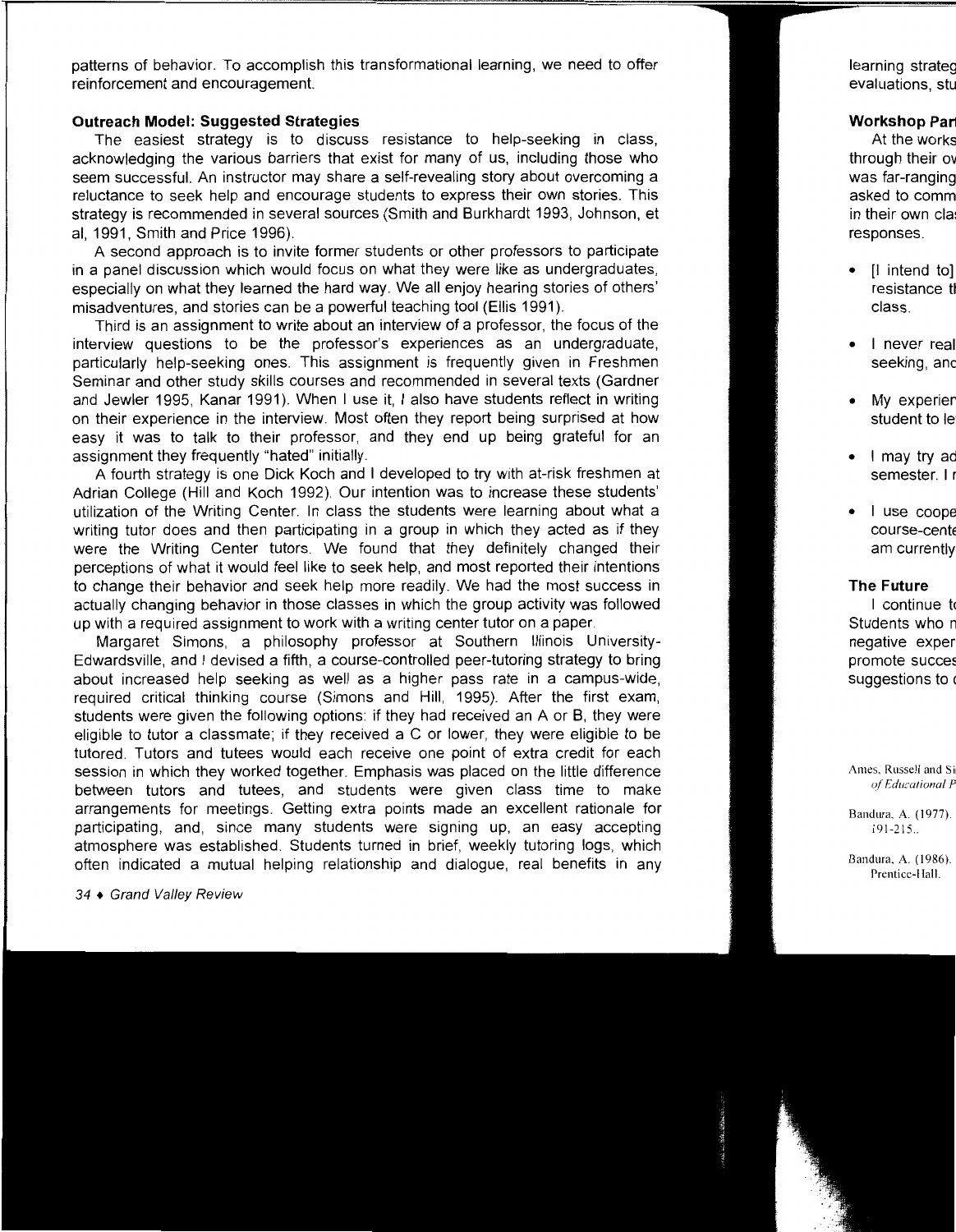learning strategy. The pass rate for the class significantly improved, and, in course evaluations, student enthusiasm and changed attitudes were obvious.

### **Workshop Participant Responses**

At the workshop held in August, the session participants were challenged to think through their own responses to reluctant help seeking. The discussion that followed was far-ranging and provocative. At the conclusion of the session, participants were asked to comment on 3x5 cards about what they might try to increase help seeking in their own classrooms. A sampling of these comments can give you a feel for their responses.

- [I intend to] address issues before they become problems—maybe discuss resistance the first day of class [as well as] try peer tutoring partnerships in class.
- I never realized I could be more active about explaining/demystifying help seeking, and I intend to try some of the suggested strategies.
- My experience has been that there needs to be individual contact with the student to let him/her know that I care and to ask if I can help in some way.
- I may try addressing the problem directly to some degree at the start of the semester. I may require anyone making a D or lower on tests to see me.
- I use cooperative learning extensively in all my classes. I believe that the course-centered, peer-tutoring partnerships would fit in very well with what I am currently doing.

#### **The Future**

I continue to be very interested in changing student reluctance to seek help. Students who may be excluded from success in higher education because of early negative experiences or a disadvantaged background can learn behaviors that promote success. I encourage the readers of this article to contact me if they have suggestions to offer or questions to ask on this topic.

### **References**

- Ames, Russell and Sing Lau ( 1982). An attributional analysis of student help seeking in academic settings. *Journal of'Educational Psychology* 74 (3):414-423.
- Bandura, A. (1977). "Self-efficacy: Toward a unifying theory of behavioral change." *Psychological Review*, 84, 191-215 ..
- Bandura, A. (1986). *Social foundations of thought and action: A social cognitive theory.* Englewood Cliffs, NJ: Prentice-Hall.